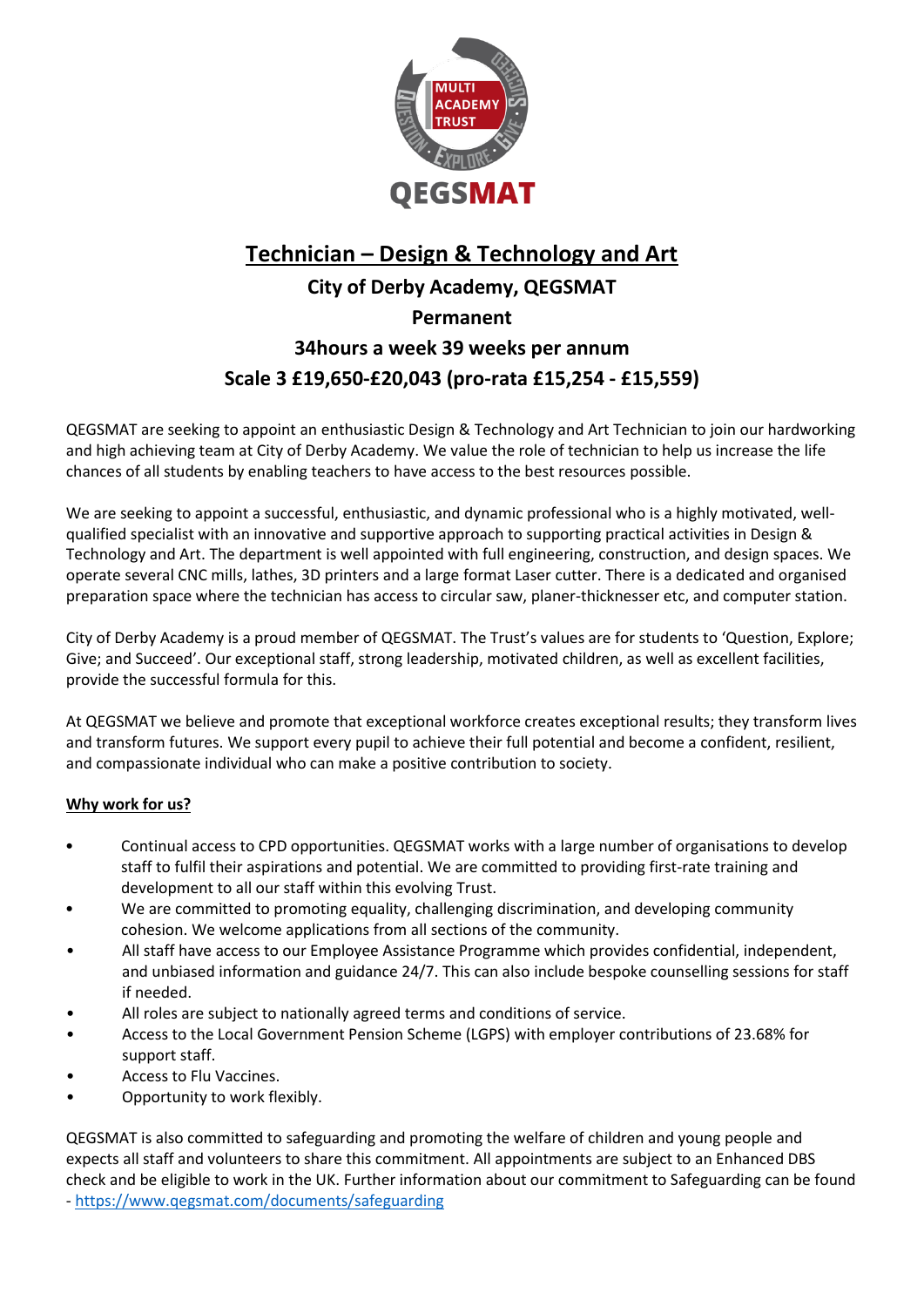If you are interested and wish to have an informal conversation to discuss the role or would like to visit the school, we would be happy to arrange this. Please call 01332 270450, further details about our school can be found on our website:<https://www.cityofderbyacademy.org/>

To apply for this position, please visit our Trust Website [\(https://www.qegsmat.com/current-vacancies/\)](https://www.qegsmat.com/current-vacancies/) where you can apply via TES.

| Closing date for applications: Friday 1st July 2022 (Noon) |                                                        |
|------------------------------------------------------------|--------------------------------------------------------|
| Interview date:                                            | WC Monday 4th July 2022                                |
| Salary:                                                    | Scale 3 - £19,650-£20,043 (pro-rata £15,254 - £15,559) |
| <b>Potential Start date:</b>                               | September 2022                                         |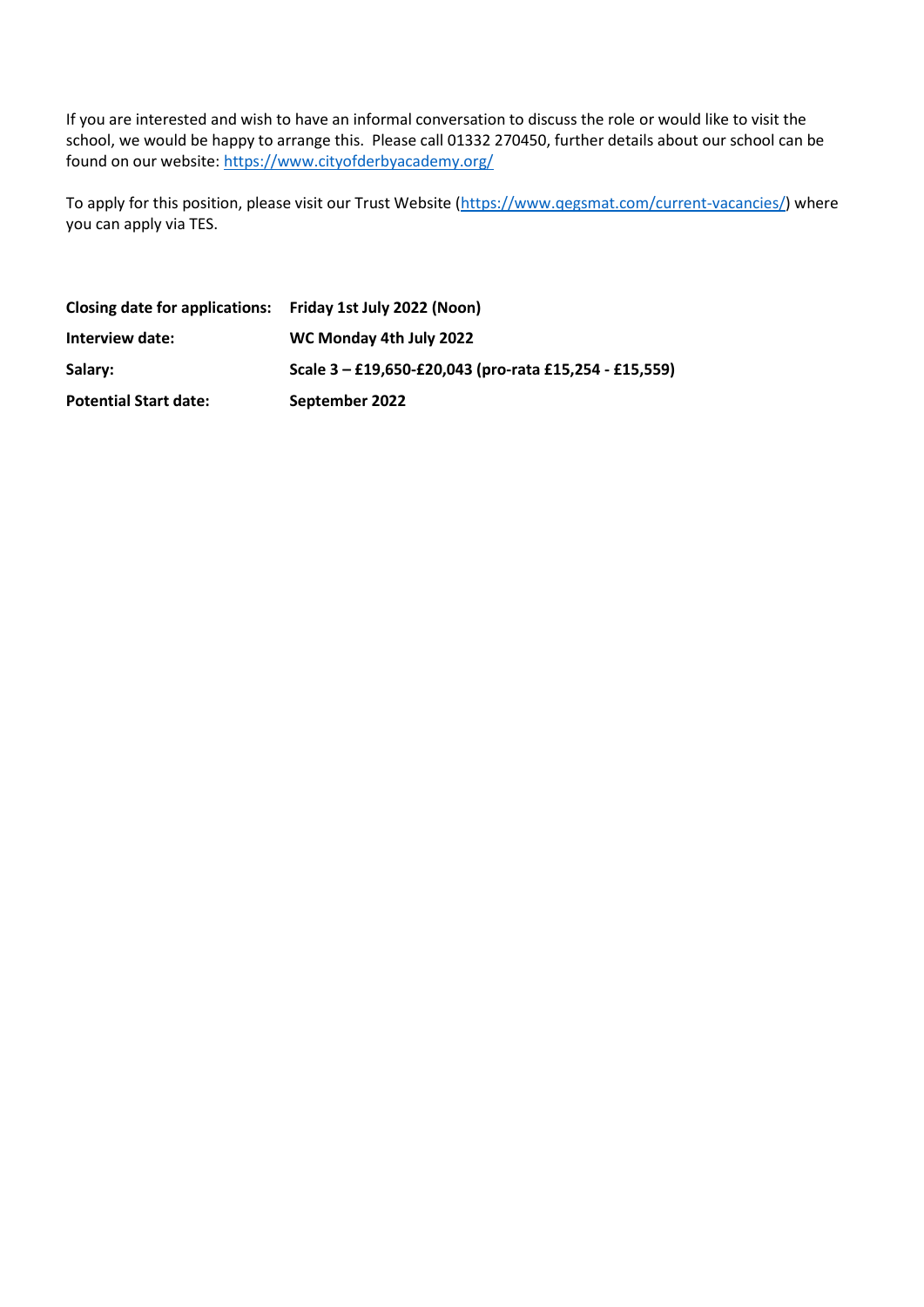

## **JOB DESCRIPTION - TECHNICIAN**

| <b>Post Title:</b>       | Technician - Design & Technology & Art                                 |  |
|--------------------------|------------------------------------------------------------------------|--|
| <b>Reporting to:</b>     | <b>Head of Department</b>                                              |  |
| <b>Responsible for:</b>  | Preparing materials, organising workspaces, working with CNC machinery |  |
| Scale:                   | Scale 3 - £19,650-£20,043 (pro-rata £15,254 - £15,559)                 |  |
| <b>Disclosure Level:</b> | Child Workforce - Enhanced, Childs Barred list                         |  |

#### **PURPOSE OF THE POST:**

To help in the day to day running of the department, to ensure the quality and safety of the education within the variety of subject taught.

#### **Main Duties**

- Preparing equipment and materials, including hand-outs, required for demonstrations and for practical work to support lessons.
- Setting up and testing demonstration practical's and ensuring that they will work satisfactorily.
- Assisting pupils and teaching staff with classroom practicals and demonstrations.
- Cleaning of apparatus (e.g., Machinery) used by teaching staff, and by pupils if it is difficult or dangerous.
- Maintaining apparatus and equipment in good working order, advising any improvements which can be made in this respect and reporting equipment for repair if outside the capabilities of the Technician.
- Construction / preparation / modification of simple teaching aids.
- Inspection, maintenance and correct use of safety equipment.
- Operating an efficient system for stocking, storing, transporting and distributing all items used within the Academy.
- Operating documentation systems (cataloguing, filing, worksheets, etc)
- Preparing files and materials for cutting or printing on CNC machines (Laser cutter, Mills, 3D Printers)
- Maintaining a good stock of necessary materials and operating and administering stock control and ordering procedures, preparation of requisitions (orders), obtaining quotations, checking deliveries and co-ordinating common stock between sections.
- Familiarising with all relevant Health and Safety procedures and legislation.
- Developing working practices, in line with Academy policy and practice, to safeguard the Health and Safety of all staff and pupils in authorised Academy activities, both on the Academy premises and elsewhere, including the maintenance of legal chemical records (COSHHE).
- Participating in the Academy performance and review programme including job related training.
- Any other duties deem to be appropriate to the role.
- Participation in arrangements for further job specific training and development for technicians.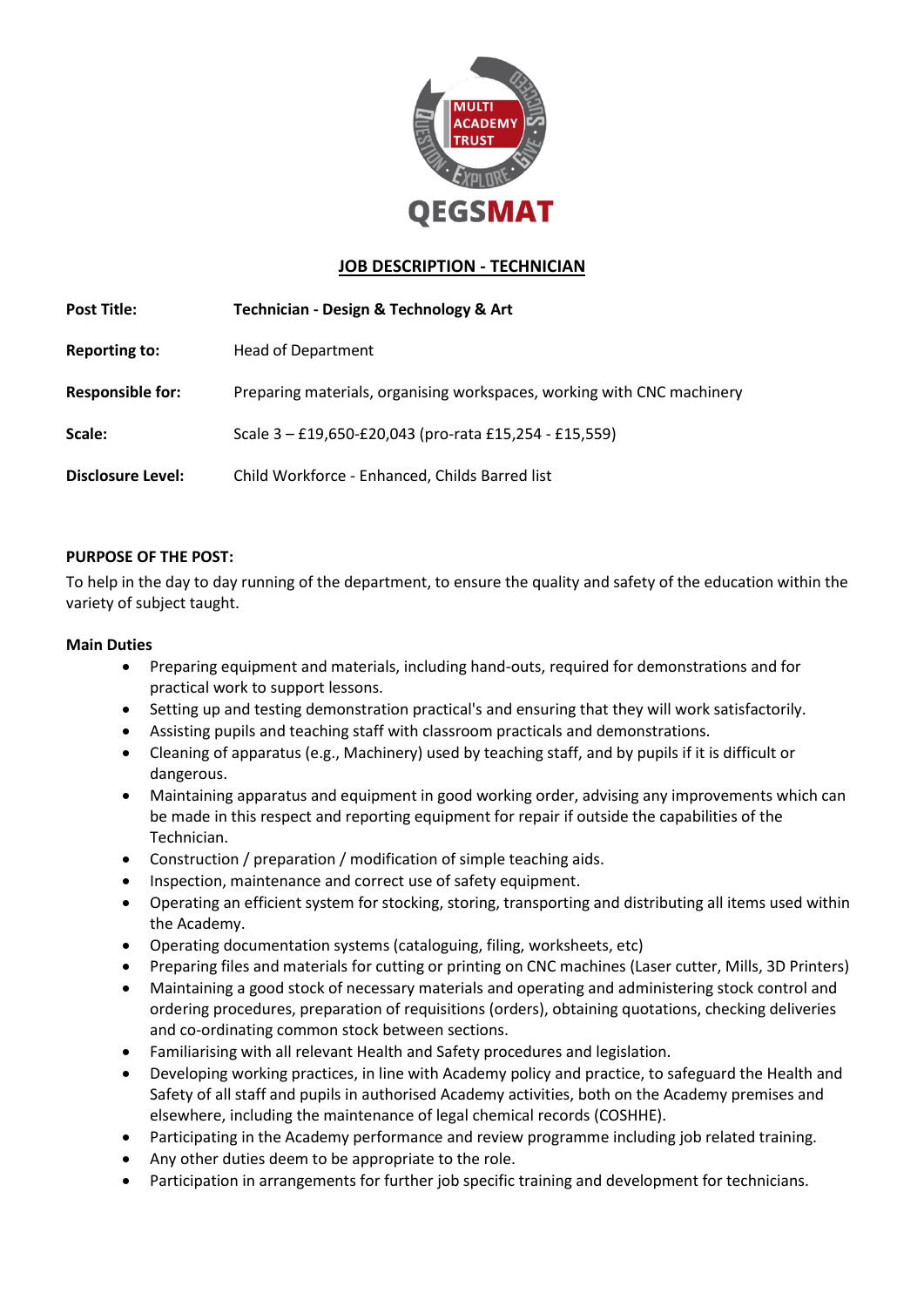- All adults employed by the Academy are responsible for safeguarding and promoting the welfare of children they are responsible for or come into contact with.
- Whilst every endeavour has been made to outline all the duties and responsibilities of the post, this document does not specify every item in detail. Where broad headings have been used, all associated duties are naturally included in the job description.